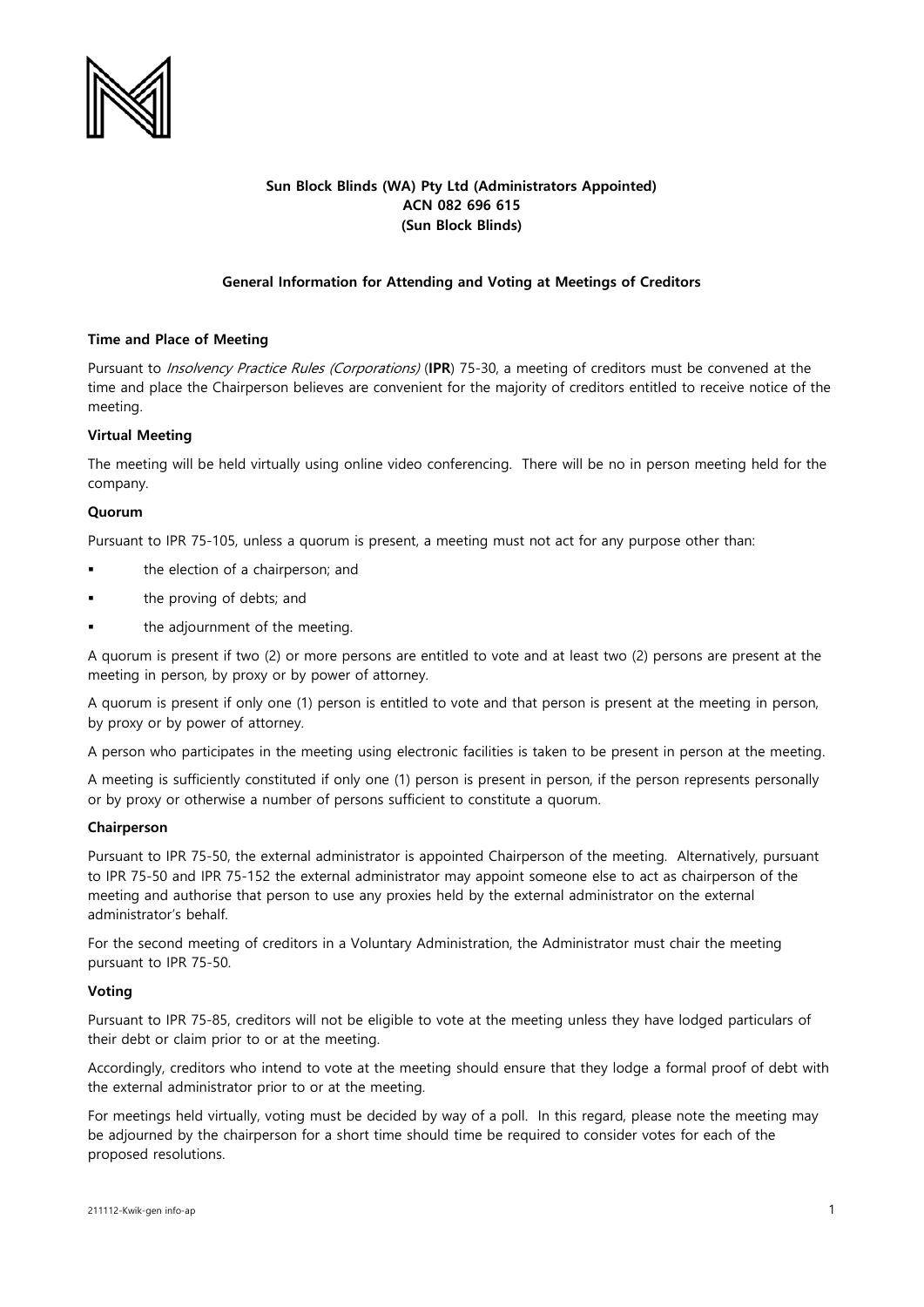

In the event of a deadlock, the chairperson may exercise a casting vote. In such situations, the minutes of the meeting must specify the chairperson's reasons for exercising, or not exercising, their casting vote.

Pursuant to IPR 75-115::

- a resolution is passed if a majority in number and a majority in value vote in favour of the resolution; and
- a resolution is not passed if a majority in number and a majority in value vote against the proposed resolution.

In the event of a deadlock, the chairperson may exercise a casting vote. In such situations, the minutes of the meeting must specify the chairperson's reasons for exercising, or not exercising, their casting vote.

### **Proxies**

Pursuant to IPR 75-150, a person entitled to vote at a meeting may, in writing, appoint an individual as their proxy to attend and vote at the meeting on their behalf.

Accordingly, creditors who are unable to attend the meeting but who wish to be represented should ensure that a validly executed proxy form is lodged with the external administrator prior to the meeting.

# **Corporate Creditors**

Corporate creditors who wish to attend the meeting should note that an individual may only represent them if the corporation validly grants that person a proxy or power of attorney.

### **Committee of Inspection**

Pursuant to IPR 80-5, a person may only serve as a member of a Committee of Inspection if the person is:

- a creditor of the company personally; or
- the attorney of a creditor under a general power of attorney; or
- authorised in writing by a creditor; or
- a representative of the Commonwealth if a FEG claim has been, or the Commonwealth considers a claim is likely to be, made in relation to unpaid employee entitlements.

Corporate creditors who are members of a Committee of Inspection may be represented by an individual authorised in writing by the member to represent the member on the committee.